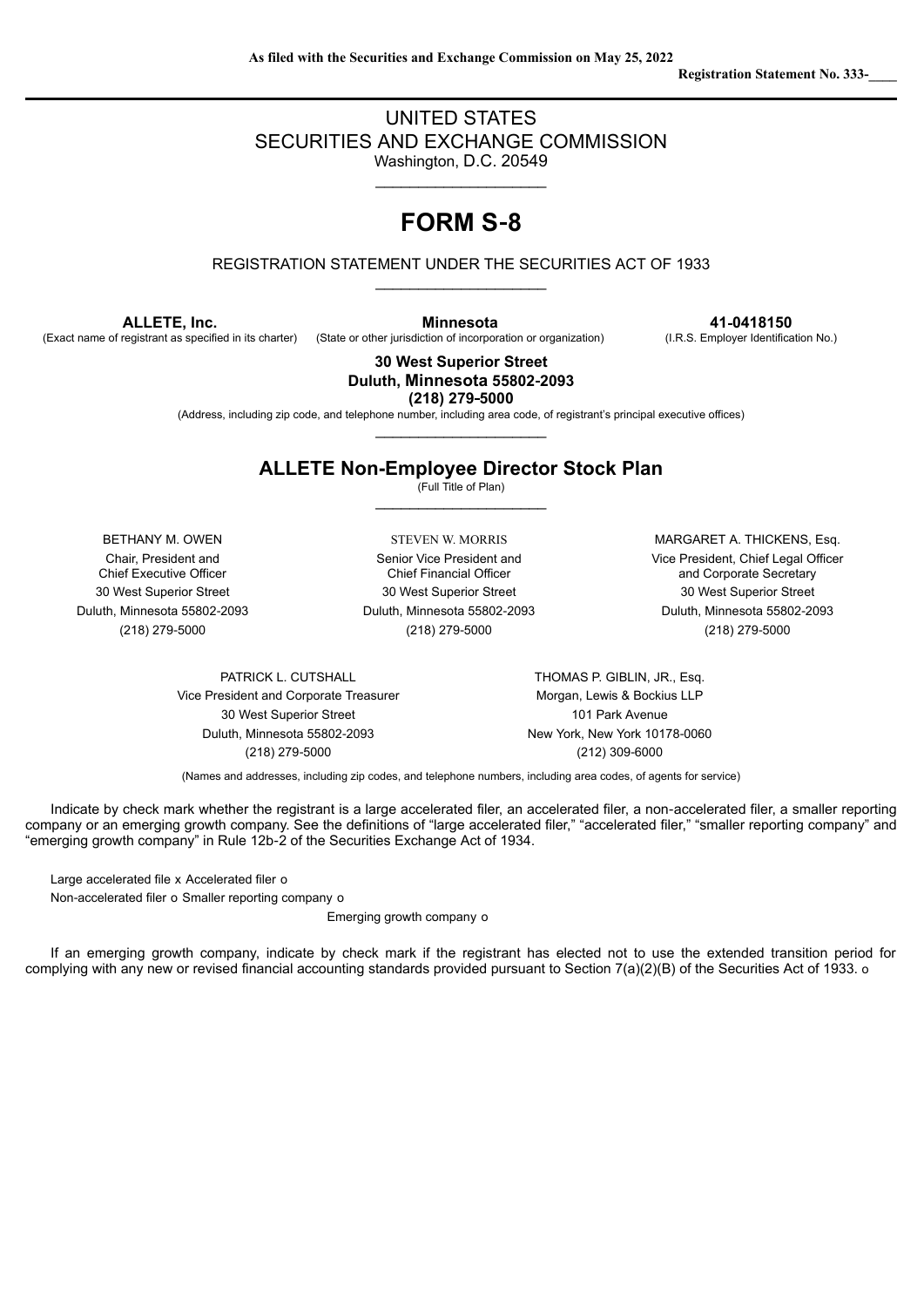#### **ALLETE Non-Employee Director Stock Plan**

#### **Part I. Information Required in the Section 10(a) Prospectus**

The documents containing the information specified in Item 1 and Item 2 of Part I of Form S-8 will be sent or given to participants as specified by Rule 428(b)(1) under the Securities Act of 1933, as amended (the "Securities Act"). In accordance with the rules and regulations of the Securities and Exchange Commission (the "SEC") and the instructions to Form S-8, such documents are not being filed with the Commission either as part of this registration statement or as prospectuses or prospectus supplements pursuant to Rule 424 under the Securities Act.

### **Part II. Information Required in the Registration Statement**

#### **Item 3. Incorporation of Documents by Reference.**

ALLETE, Inc. ("ALLETE") hereby incorporates by reference the following documents previously filed by ALLETE with the SEC pursuant to the Securities Exchange Act of 1934, as amended (the "Exchange Act").

- (1) ALLETE's Annual Report on [Form](http://www.sec.gov/ix?doc=/Archives/edgar/data/66756/000006675622000014/ale-20211231.htm) [10-K](http://www.sec.gov/ix?doc=/Archives/edgar/data/66756/000006675622000014/ale-20211231.htm) for the year ended December 31, 2021;
- (2) ALLETE's Quarterly Report on [Form](http://www.sec.gov/ix?doc=/Archives/edgar/data/66756/000006675622000030/ale-20220331.htm) [10-Q](http://www.sec.gov/ix?doc=/Archives/edgar/data/66756/000006675622000030/ale-20220331.htm) for the quarter ended March 31, 2022;
- (3) [ALLETE's](http://www.sec.gov/ix?doc=/Archives/edgar/data/66756/000006675622000019/ale-20220228.htm) Current Reports on Form 8-K filed with the SEC on [January](http://www.sec.gov/ix?doc=/Archives/edgar/data/66756/000006675622000003/ale-20220111.htm) 11, 2022, [February](http://www.sec.gov/ix?doc=/Archives/edgar/data/66756/000006675622000009/ale-20220209.htm) 2, [2022](http://www.sec.gov/ix?doc=/Archives/edgar/data/66756/000006675622000009/ale-20220209.htm), February [9](http://www.sec.gov/ix?doc=/Archives/edgar/data/66756/000006675622000009/ale-20220209.htm), 2022, March 2, 2022, April 5, [2022](http://www.sec.gov/ix?doc=/Archives/edgar/data/66756/000006675622000027/ale-20220405.htm) and May 13, [2022](http://www.sec.gov/ix?doc=/Archives/edgar/data/66756/000006675622000032/ale-20220510.htm); and
- (4) the description of ALLETE's common stock contained in [Exhibit](http://www.sec.gov/Archives/edgar/data/66756/000006675620000016/exhibit4h.htm) 4(h) to ALLETE's Annual Report on Form 10‑K for the year ended December 31, 2019, and including any further amendment or report filed for the purpose of updating such description.

All reports and other documents subsequently filed by ALLETE pursuant to Sections 13(a), 13(c), 14 or 15(d) of the Exchange Act (other than documents, or portions of documents, not deemed to be filed) prior to the filing of a post‑effective amendment to this registration statement that indicates that all securities offered have been sold or that deregisters all the securities then remaining unsold, shall be deemed to be incorporated by reference into this registration statement and to be a part hereof from the date of filing of such reports and documents. Unless expressly incorporated into this registration statement, a report furnished but not filed on Form 8-K shall not be incorporated by reference into this registration statement to the extent furnished but not filed.

Any statement contained in this registration statement or in a document, all or a portion of which is incorporated or deemed to be incorporated by reference herein, shall be deemed to be modified or superseded for purposes of this registration statement to the extent that a statement contained herein or in any other subsequently filed document that also is or is deemed to be incorporated by reference herein modifies or supersedes such statement. Any such statement so modified or superseded shall not be deemed, except as so modified or superseded, to constitute a part of this registration statement.

### **Item 4. Description of Securities**.

None.

#### **Item 5. Interests of Named Experts and Counsel.**

The legality of these shares will be passed upon for ALLETE by Margaret A. Thickens, Esq., Vice President, Chief Legal Officer, and Corporate Secretary, and by Morgan, Lewis & Bockius LLP, New York, New York, counsel to ALLETE. Morgan, Lewis & Bockius LLP may rely as to all matters of Minnesota law upon the opinion of Ms. Thickens. Ms. Thickens may rely as to all matters of New York law upon the opinion of Morgan, Lewis & Bockius LLP.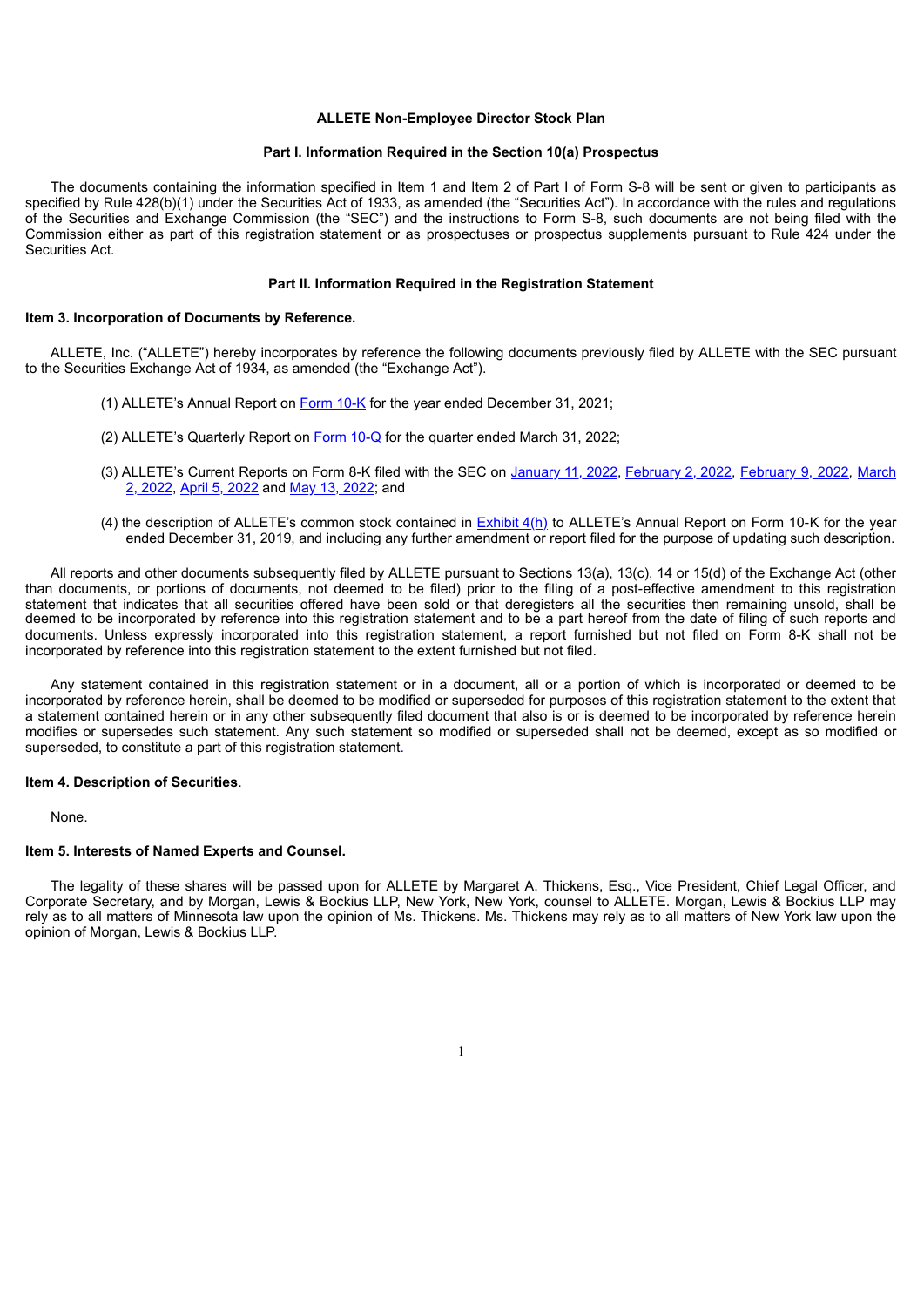As of May 23, 2022, Ms. Thickens owned 2,327 shares of common stock of ALLETE. Ms. Thickens is acquiring additional shares of ALLETE common stock at regular intervals as a participant in the ALLETE and Affiliated Companies Retirement Savings and Stock Ownership Plan. Under the Executive Long-Term Incentive Compensation Plan, Ms. Thickens has:

- restricted stock units pursuant to which 1,999 shares of common stock (plus accrued dividend equivalents) will be distributed to Ms. Thickens after they vest (on December 31, 2022, 2023 and 2024); and
- an award opportunity for up to 5,610 performance shares (plus accrued dividend equivalents) that will be distributed to Ms. Thickens if ALLETE attains certain performance goals for the periods January 1, 2020 through December 31, 2022, January 1, 2021 through December 31, 2023 and January 1, 2022 through December 31, 2024.

### **Item 6. Indemnification of Directors and Officers.**

Section 302A.521 of the Minnesota Business Corporation Act generally provides for the indemnification of directors, officers or employees of a corporation made or threatened to be made a party to a proceeding by reason of the former or present official capacity of the person against judgments, penalties and fines (including attorneys' fees and disbursements) where such person, among other things, has not been indemnified by another organization, acted in good faith, received no improper personal benefit and with respect to any criminal proceeding, had no reasonable cause to believe his conduct was unlawful.

### **Article IX of the Articles of Incorporation of ALLETE contains the following provision:**

No director of this Corporation shall be personally liable to this Corporation or its stockholders for monetary damages for breach of fiduciary duty by that director as a director; provided, however, that this Article IX shall not eliminate or limit the liability of a director: (a) for any breach of the director's duty of loyalty to this Corporation or its stockholders; (b) for acts or omissions not in good faith or that involve intentional misconduct or a knowing violation of law; (c) under Minnesota Statutes Section 302A.559 or 80A.23; (d) for any transaction from which the director derived an improper personal benefit; or (e) for any act or omission occurring prior to the date when this Article IX becomes effective. If, after the stockholders approve this provision, the Minnesota Business Corporation Act, Minnesota Statutes Chapter 302A, is amended to authorize corporate action further eliminating or limiting the personal liability of directors, then the liability of a director of this Corporation shall be deemed eliminated or limited to the fullest extent permitted by the Minnesota Business Corporation Act, as so amended. No amendment to or repeal of this Article IX shall apply to or have any affect on the liability or alleged liability of any director of this Corporation for or with respect to any acts or omissions of such director occurring prior to that amendment or repeal.

Section 14 of the Bylaws of ALLETE contains the following provisions relative to indemnification of directors and officers:

The Corporation shall reimburse or indemnify each present and future Director and officer of the Corporation (and his or her heirs, executors and administrators) for or against all expenses reasonably incurred by such Director or officer in connection with or arising out of any action, suit or proceeding in which such Director or officer may be involved by reason of being or having been a Director or officer of the Corporation. Such indemnification for reasonable expenses is to be to the fullest extent permitted by the Minnesota Business Corporation Act, Minnesota Statutes Chapter 302A. By affirmative vote of the Board of Directors or with written approval of the Chairman and Chief Executive Officer, such indemnification may be extended to include agents and employees who are not Directors or officers of the Corporation, but who would otherwise be indemnified for acts and omissions under Chapter 302A of the Minnesota Business Corporation Act, if such agent or employee were an officer of the Corporation.

Reasonable expenses may include reimbursement of attorneys' fees and disbursements, including those incurred by a person in connection with an appearance as a witness.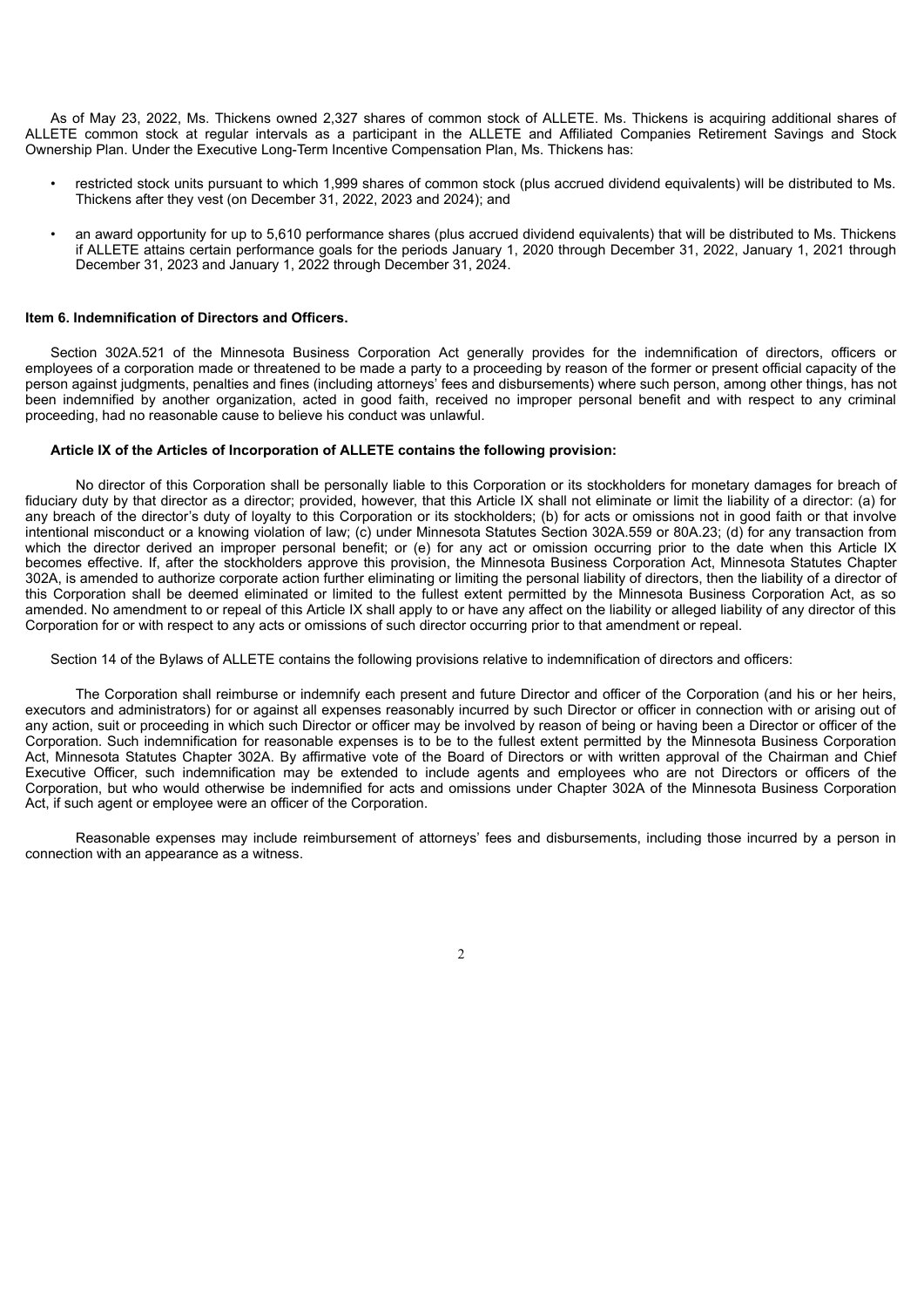Upon written request to the Corporation and approval by the Chairman and Chief Executive Officer, an agent or employee for whom indemnification has been extended, or an officer or Director may receive an advance for reasonable expenses if such agent, employee, officer or Director is made or threatened to be made a party to a proceeding involving a matter for which indemnification is believed to be available under Minnesota Statutes Chapter 302A.

The foregoing rights shall not be exclusive of other rights to which any Director or officer may otherwise be entitled and shall be available whether or not the Director or officer continues to be a Director or officer at the time of incurring such expenses and liabilities.

ALLETE has insurance covering its expenditures which might arise in connection with the lawful indemnification of its directors and officers for their liabilities and expenses, and insuring officers and directors of ALLETE against certain other liabilities and expenses.

### **Item 7. Exemption from Registration Claimed**.

Not applicable.

### **Item 8. Exhibits.**

#### Exhibit

Number Description of Exhibit

- [\\*4\(a\)1](https://www.sec.gov/Archives/edgar/data/66756/000006675601500027/ex3b.txt) ‑ Articles of [Incorporation,](https://www.sec.gov/Archives/edgar/data/66756/000006675601500027/ex3b.txt) amended and restated as of May 8, 2001 (filed as Exhibit 3(b) to the March 31, 2001, Form 10-Q, File No. 1-3548).
- [\\*4\(a\)2](https://www.sec.gov/Archives/edgar/data/66756/000006675604000094/r8k092104exhibit3.txt) ‑ Amendment to Articles of [Incorporation](https://www.sec.gov/Archives/edgar/data/66756/000006675604000094/r8k092104exhibit3.txt) effective 12:00 p.m. Eastern Time on September 20, 2004 (filed as Exhibit 3 to the September 21, 2004, Form 8-K, File No. 1-3548).
- [\\*4\(a\)3](https://www.sec.gov/Archives/edgar/data/66756/000006675609000076/exhibit_3.htm) ‑ Amendment to Articles of [Incorporation,](https://www.sec.gov/Archives/edgar/data/66756/000006675609000076/exhibit_3.htm) dated as of May 12, 2009 (filed as Exhibit 3 to the June 30, 2009, Form 10-Q, File No. 1-  $3548.$
- [\\*4\(a\)4](https://www.sec.gov/Archives/edgar/data/66756/000006675610000052/articles.htm) ‑ Amendment to Articles of [Incorporation,](https://www.sec.gov/Archives/edgar/data/66756/000006675610000052/articles.htm) dated as of May 11, 2010 (filed as Exhibit 3(a) to the May 14, 2010, Form 8-K, File No. 1- 3548).
- [\\*4\(a\)5](https://www.sec.gov/Archives/edgar/data/66756/000006675601500027/ex3a.txt) ‑ [Amendment](https://www.sec.gov/Archives/edgar/data/66756/000006675601500027/ex3a.txt) to Certificate of Assumed Name, filed with the Minnesota Secretary of State on May 8, 2001 (filed as Exhibit 3(a) to the March 31, 2001, Form 10-Q, File No. 1-3548).
- [\\*4\(b\)](https://www.sec.gov/Archives/edgar/data/66756/000006675620000039/ex-3bylawsxamended.htm) ‑ Bylaws, as [amended](https://www.sec.gov/Archives/edgar/data/66756/000006675620000039/ex-3bylawsxamended.htm) effective April 13, 2020 (filed as Exhibit 3 to the April 14, 2020, Form 8‑K, File No. 1-3548).
- [5\(a\)](#page-8-0) ‑ Opinion and [Consent,](#page-8-0) dated [May](#page-8-0) [25,](#page-8-0) [2022,](#page-8-0) of Margaret A. Thickens, Esq., Vice [President,](#page-8-0) Chief Legal Counsel and Corporate Secretary of ALLETE.
- [5\(b\)](#page-9-0) ‑ Opinion and [Consent,](#page-9-0) dated [May](#page-9-0) [25,](#page-9-0) [2022](#page-9-0), of [Morgan,](#page-9-0) Lewis & Bockius LLP.
- [23\(a\)](#page-11-0) ‑ Consent of Independent Registered Public Accounting Firm of [PricewaterhouseCoopers](#page-11-0) LLP.
- [23\(b\)](#page-8-0) ‑ Consent of Margaret A. [Thickens,](#page-8-0) Esq. (included in opinion, attached hereto as Exhibit 5(a)).
- [23\(c\)](#page-9-0) ‑ Consent of Morgan, Lewis & Bockius LLP [\(included](#page-9-0) in opinion, attached hereto as Exhibit 5(b)).
- [24](#page-4-0) ‑ Powers of Attorney (included on the signature pages of this registration [statement\).](#page-4-0)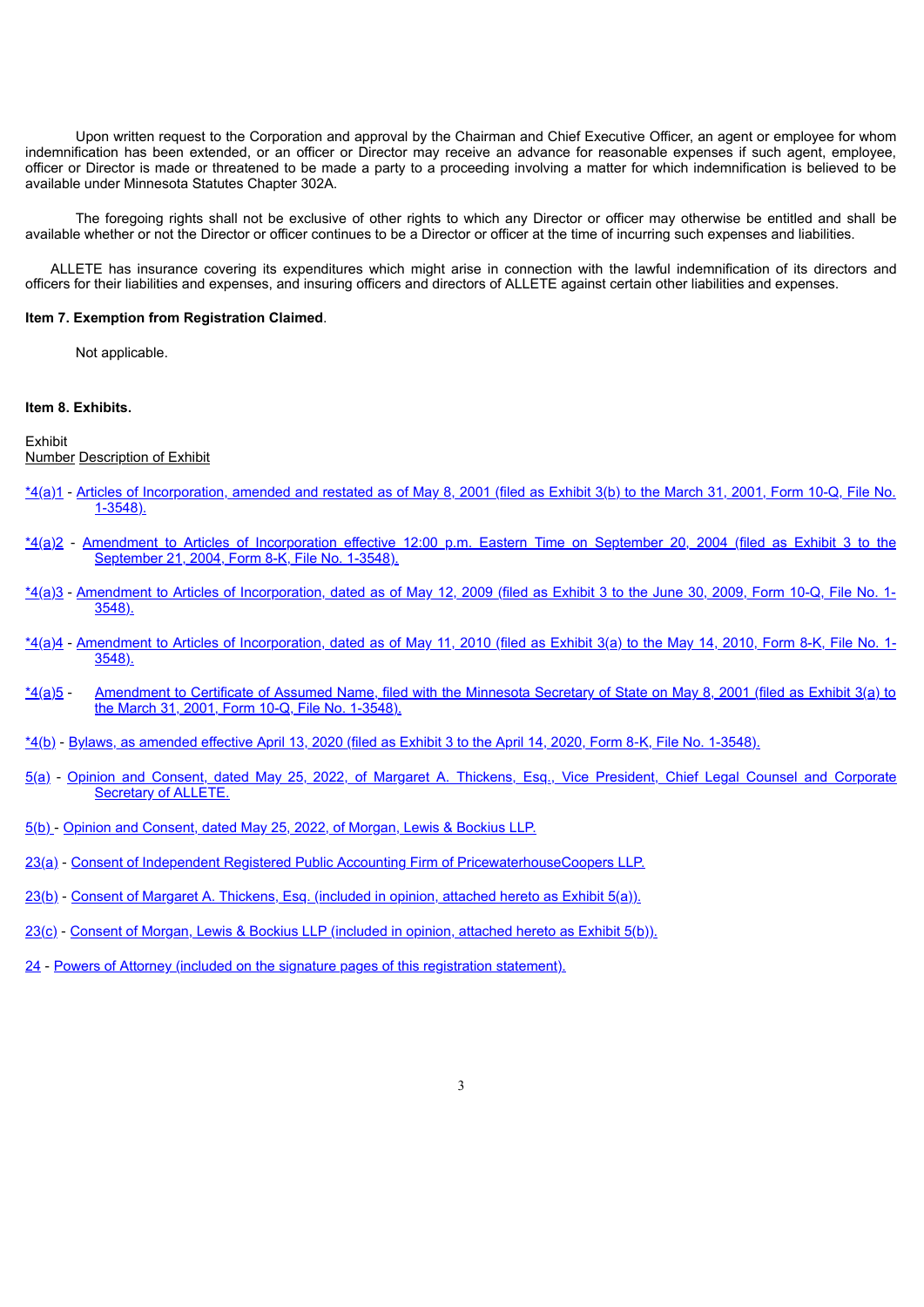### [99](#page-12-0) ‑ [ALLETE](#page-12-0) [Non-Employee](#page-12-0) Director [Stock](#page-12-0) Plan [\(As](#page-12-0) [Amended](#page-12-0) and Restated Effective May 10, [2022\).](#page-12-0)

[107](#page-7-0) ‑ Filing Fee [Table.](#page-7-0)

*\* Incorporated herein by reference as indicated.*

### **Item 9. Undertakings.**

(a) The undersigned registrant hereby undertakes:

- (1) To file, during any period in which offers or sales are being made, a post‑effective amendment to this registration statement:
	- (i) to include any prospectus required by Section  $10(a)(3)$  of the Securities Act;
	- (ii) to reflect in the prospectus any facts or events arising after the effective date of this registration statement (or the most recent post-effective amendment thereof) which, individually or in the aggregate, represent a fundamental change in the information set forth in this registration statement; and
	- (iii) to include any material information with respect to the plan of distribution not previously disclosed in this registration statement or any material change to such information in this registration statement,

*provided, however*, that paragraphs (i) and (ii) above do not apply if the information required to be included in a post‑effective amendment by those subsections is contained in reports filed with or furnished to the SEC by the registrant pursuant to Section 13 or Section 15(d) of the Exchange Act that are incorporated by reference in this registration statement.

- (2) That, for the purpose of determining any liability under the Securities Act, each such post‑effective amendment shall be deemed to be a new registration statement relating to the securities offered therein, and the offering of such securities at that time shall be deemed to be the initial bona fide offering thereof.
- (3) To remove from registration by means of a post‑effective amendment any of the securities being registered which remain unsold at the termination of the offering.
- (4) That, for purposes of determining any liability under the Securities Act, each filing of the registrant's annual report pursuant to Section 13(a) or Section 15(d) of the Exchange Act (and, where applicable, each filing of an employee benefit plan's annual report pursuant to Section 15(d) of the Exchange Act) that is incorporated by reference in this registration statement shall be deemed to be a new registration statement relating to the securities offered herein, and the offering of such securities at that time shall be deemed to be the initial bona fide offering thereof.

<span id="page-4-0"></span>(b) Insofar as indemnification for liabilities arising under the Securities Act may be permitted to directors, officers and controlling persons of the registrant pursuant to the provisions described under this Item 9, or otherwise, the registrant has been advised that in the opinion of the SEC such indemnification is against public policy as expressed in the Securities Act and is, therefore, unenforceable. In the event that a claim for indemnification against such liabilities (other than the payment by the registrant of expenses incurred or paid by a director, officer or controlling person of the registrant in the successful defense of any action, suit or proceeding) is asserted by such director, officer or controlling person in connection with the securities being registered, the registrant will, unless in the opinion of its counsel the matter has been settled by controlling precedent, submit to a court of appropriate jurisdiction the question whether such indemnification by it is against public policy as expressed in the Securities Act and will be governed by the final adjudication of such issue.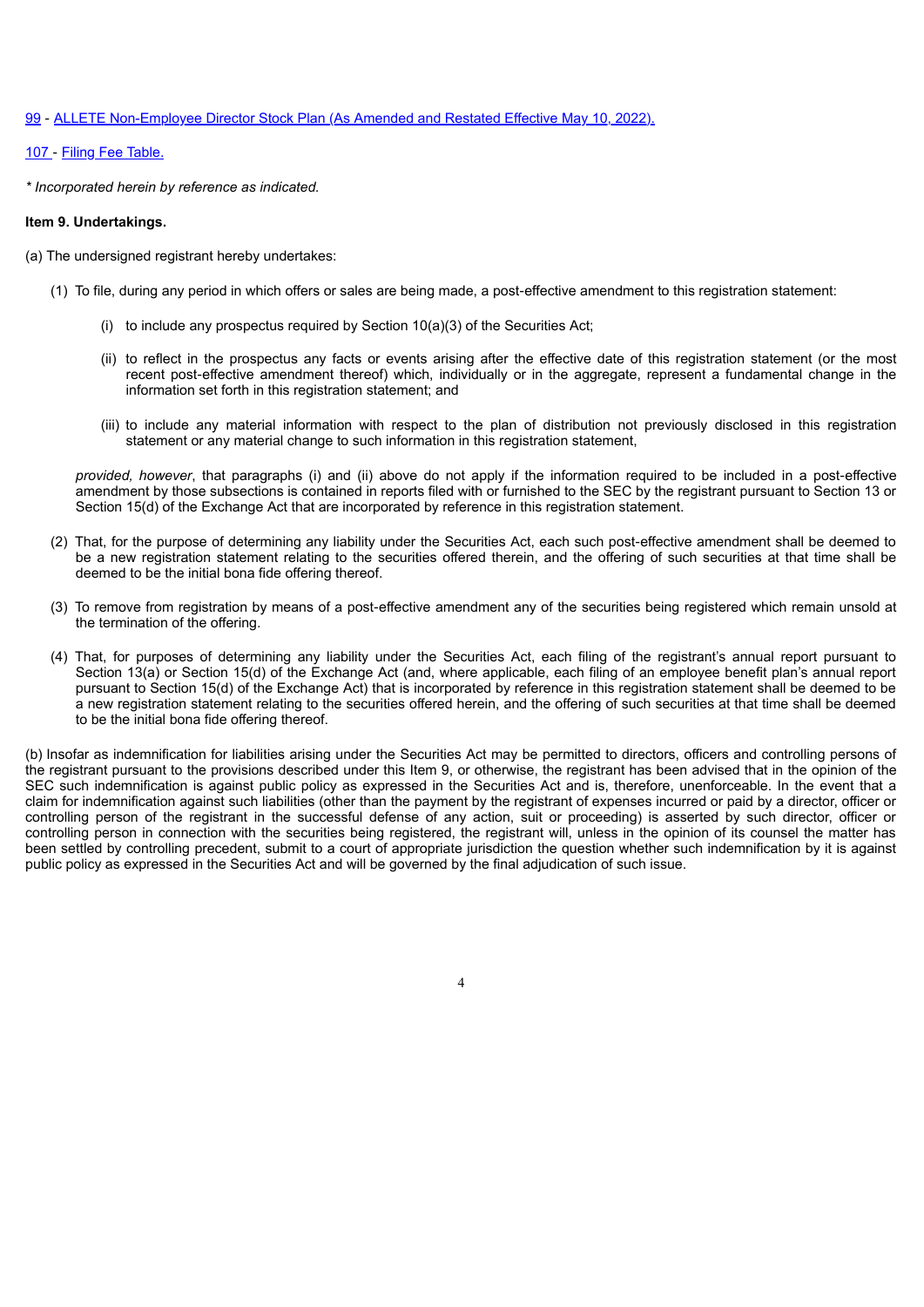### **Power of Attorney**

Each person whose signature appears below hereby authorizes any agent for service named in this registration statement to execute in the name of each such person, and to file with the Securities and Exchange Commission, any and all amendments, including post‑effective amendments, to this registration statement, and appoints any such agent for service as attorney-in-fact to sign in each such person's behalf individually and in each capacity stated below and file any such amendments to this registration statement and ALLETE, Inc. hereby also appoints each such agent for service as its attorney‑in‑fact with like authority to sign and file any such amendments in its name and behalf.

### **Signatures**

Pursuant to the requirements of the Securities Act of 1933, ALLETE, Inc. certifies that it has reasonable grounds to believe that it meets all of the requirements for filing on Form S-8 and has duly caused this registration statement to be signed on its behalf by the undersigned, thereunto duly authorized, in the City of Duluth, State of Minnesota on the 25th day of May, 2022.

### **ALLETE, Inc. (Registrant)**

By */s/ Bethany M. Owen* 

Bethany M. Owen Chair, President and Chief Executive Officer

Pursuant to the requirements of the Securities Act of 1933, this registration statement has been signed by the following persons in the capacities and on the dates indicated.

| <b>Signature</b>                         | Title                                                                                                                            | <b>Date</b>  |  |  |
|------------------------------------------|----------------------------------------------------------------------------------------------------------------------------------|--------------|--|--|
| /s/ Bethany M. Owen<br>Bethany M. Owen   | <b>Chair, President and Chief Executive</b><br>Officer and Director<br>(Principal Executive Officer)                             | May 25, 2022 |  |  |
| /s/ Steven W. Morris<br>Steven W. Morris | Senior Vice President and<br><b>Chief Financial Officer</b><br>(Principal Financial Officer and Principal<br>Accounting Officer) | May 25, 2022 |  |  |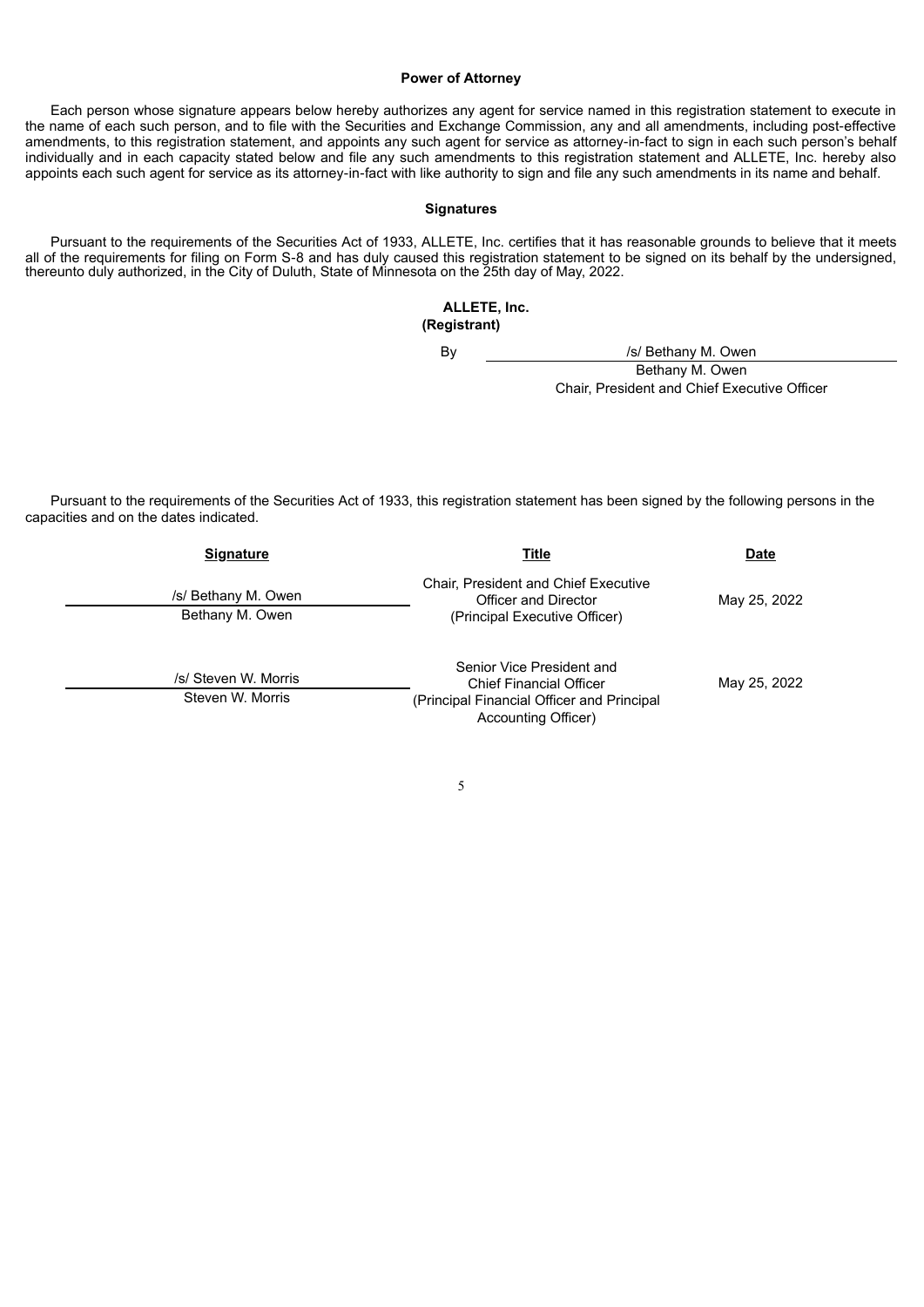| <b>Signature</b>                               | <b>Title</b>    | <b>Date</b>  |  |  |
|------------------------------------------------|-----------------|--------------|--|--|
| /s/ George G. Goldfarb<br>George G. Goldfarb   | Director        | May 25, 2022 |  |  |
| /s/ James J. Hoolihan<br>James J. Hoolihan     | Director        | May 25, 2022 |  |  |
| /s/ Madeleine W. Ludlow<br>Madeleine W. Ludlow | <b>Director</b> | May 25, 2022 |  |  |
| /s/ Susan K. Nestegard<br>Susan K. Nestegard   | Director        | May 25, 2022 |  |  |
| /s/ Douglas C. Neve<br>Douglas C. Neve         | Director        | May 25, 2022 |  |  |
| /s/ Barbara A. Nick<br>Barbara A. Nick         | Director        | May 25, 2022 |  |  |
| /s/ Robert P. Powers<br>Robert P. Powers       | Director        | May 25, 2022 |  |  |
| /s/ Charlene A. Thomas<br>Charlene A. Thomas   | <b>Director</b> | May 25, 2022 |  |  |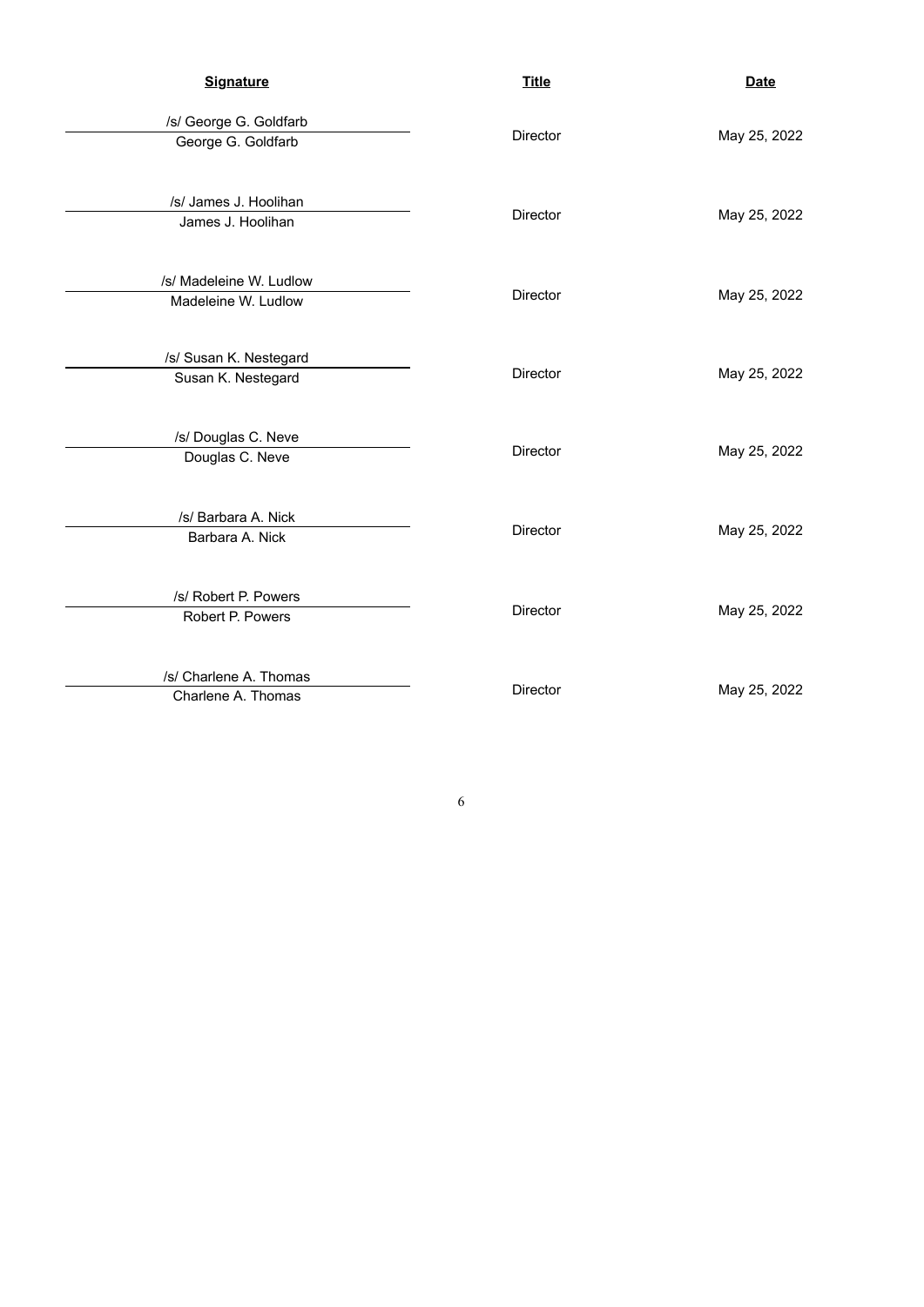**Exhibit 107**

# <span id="page-7-0"></span>**Calculation of Filing Fee Tables**

# **Form S-8**

(Form Type)

# **ALLETE, Inc.**

(Exact Name of Registrant as Specified in its Charter)

### **Table 1: Newly Registered Securities and Carry Forward Securities**

|                             | <b>Security type</b>                                              | <b>Security</b>                          | Fee<br>calculation<br>or carry<br>class title forward rule | Amount<br>registered<br>(1) | Proposed<br>maximum<br>offering<br>price per<br>unit $(2)$ | Maximum<br>aggregate<br>offering<br>price(2) | Fee rate   | <b>Amount</b> of<br>registration<br>fee | Carry<br>forward<br>form type | Carry<br>forward<br>file<br>number | Carry<br>forward<br>initial<br>effective<br>date | <b>Filing fee</b><br>previously paid<br>in connection<br>with unsold<br>securities to be<br>carried<br>forward |
|-----------------------------|-------------------------------------------------------------------|------------------------------------------|------------------------------------------------------------|-----------------------------|------------------------------------------------------------|----------------------------------------------|------------|-----------------------------------------|-------------------------------|------------------------------------|--------------------------------------------------|----------------------------------------------------------------------------------------------------------------|
|                             | <b>Newly Registered Securities</b>                                |                                          |                                                            |                             |                                                            |                                              |            |                                         |                               |                                    |                                                  |                                                                                                                |
| Fees to Be Paid             | Equity                                                            | Common<br>Stock,<br>without par<br>value | Other                                                      | 300,000                     | \$60.94                                                    | \$18,282,000                                 | 0.0000927  | \$1,694.74                              |                               |                                    |                                                  |                                                                                                                |
| Fees Previously<br>Paid     |                                                                   |                                          |                                                            |                             |                                                            |                                              |            |                                         |                               |                                    |                                                  |                                                                                                                |
|                             |                                                                   |                                          |                                                            |                             |                                                            | <b>Carry Forward Securities</b>              |            |                                         |                               |                                    |                                                  |                                                                                                                |
| Carry Forward<br>Securities |                                                                   |                                          |                                                            |                             |                                                            |                                              |            |                                         |                               |                                    |                                                  |                                                                                                                |
|                             | <b>Total Offering Amount</b><br><b>Total Fees Previously Paid</b> |                                          |                                                            |                             |                                                            | \$18,282,000                                 |            | \$1,694.74                              |                               |                                    |                                                  |                                                                                                                |
|                             |                                                                   |                                          |                                                            |                             |                                                            |                                              |            |                                         |                               |                                    |                                                  |                                                                                                                |
|                             | <b>Total Fee Offsets</b>                                          |                                          |                                                            |                             |                                                            |                                              |            |                                         |                               |                                    |                                                  |                                                                                                                |
|                             | <b>Net Fee Due</b>                                                |                                          |                                                            |                             |                                                            |                                              | \$1,694.74 |                                         |                               |                                    |                                                  |                                                                                                                |

(1) In addition, pursuant to Rule 416(a) under the Securities Act of 1933, as amended (the "Securities Act"), this registration statement also covers such indeterminable number of additional securities as may become delive Employee Director Stock Plan.

(2) Estimated solely for the purpose of determining the registration fee pursuant to Rule 457(h) under the Securities Act, based on the average of the high and low prices of the registrant's common stock as reported on the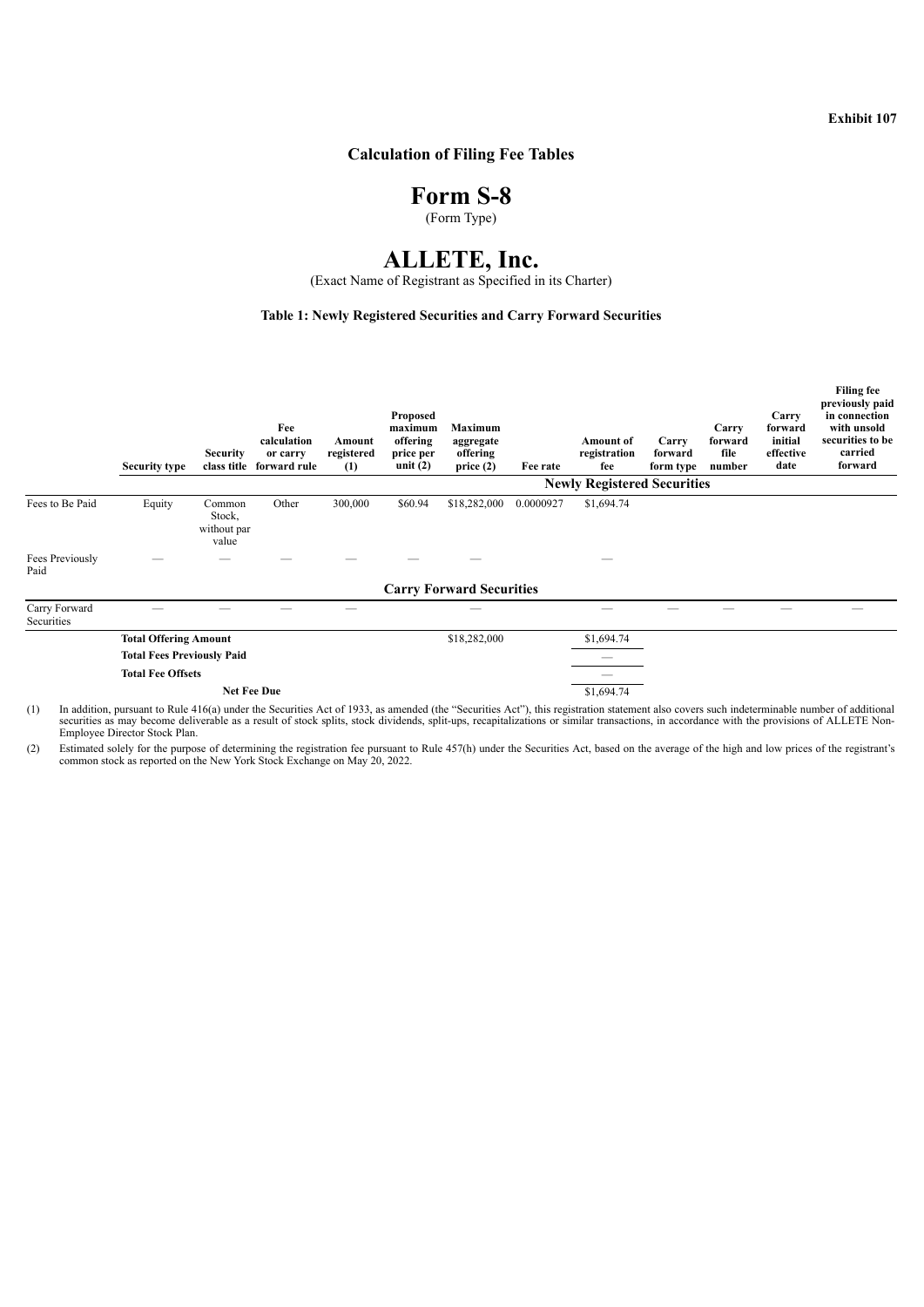<span id="page-8-0"></span>

Margaret A. Thickens Vice President, Chief Legal Officer and Corporate Secretary

May 25, 2022

ALLETE, Inc. 30 West Superior Street Duluth, Minnesota 55802‑2093

Ladies and Gentlemen:

Reference is made to the Registration Statement on Form S-8 (the "Registration Statement") to be filed by ALLETE, Inc. ("Company"), on or about the date hereof, with the Securities and Exchange Commission ("Commission") under the Securities Act of 1933, as amended ("Securities Act"), for the registration of 300,000 shares of the Company's common stock, without par value ("Common Stock"), in connection with the ALLETE Non-Employee Director Stock Plan ("Plan"). This opinion is given with respect to the shares of Common Stock to the extent that they are newly-issued shares.

In connection therewith, I have reviewed such documents and records as I have deemed necessary to enable me to express an opinion on the matters covered hereby.

Based upon the foregoing, I am of the opinion that the shares of Common Stock will be validly issued, fully paid and non-assessable when the Common Stock shall have been issued and sold for the consideration contemplated by the Plan and in compliance with authority contained in an order or orders of the Minnesota Public Utilities Commission, and as otherwise contemplated by the Registration Statement.

I am a member of the Minnesota Bar and this opinion is limited to the laws of the State of Minnesota and the federal laws of the United States insofar as they bear on the matters covered hereby. As to all matters of New York law, I have relied, with your consent, upon the opinion of even date herewith rendered to you by Morgan, Lewis & Bockius LLP, New York, New York. As to all matters of Minnesota law, Morgan, Lewis & Bockius LLP is hereby authorized to rely upon this opinion to the same extent as if this opinion had been addressed to them.

I hereby consent to the filing of this opinion as an exhibit to the Registration Statement. I also consent to the references to me in the Registration Statement. In giving the foregoing consents, I do not thereby admit that I come within the category of persons whose consent is required under Section 7 of the Securities Act or the rules and regulations of the Commission thereunder.

Sincerely,

/s/ Margaret A. Thickens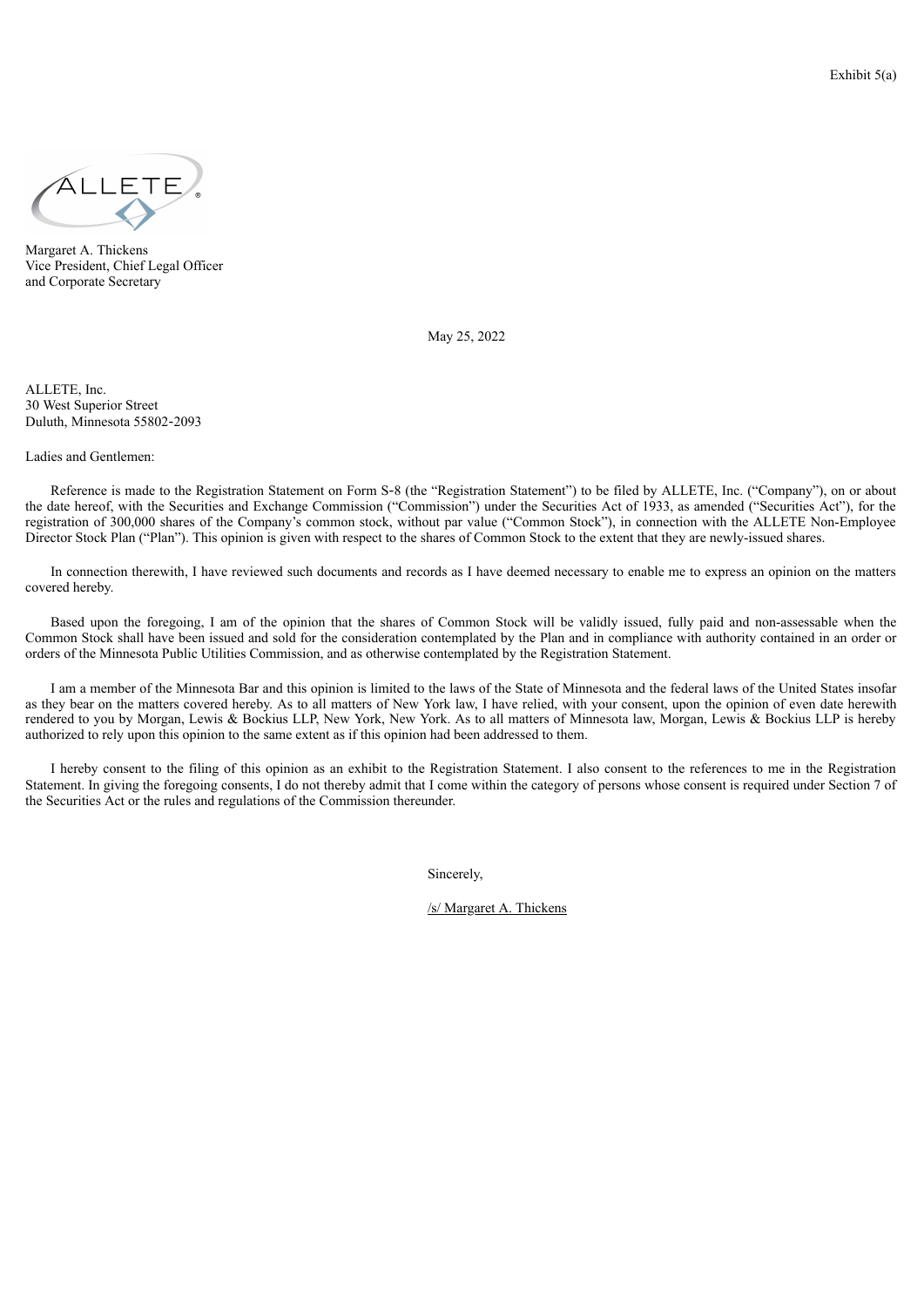### Exhibit 5(b)

# <span id="page-9-0"></span>**Morgan Lewis**

May 25, 2022

ALLETE, Inc. 30 West Superior Street Duluth, Minnesota 55802-2093

Ladies and Gentlemen:

Reference is made to the Registration Statement on Form S-8 (the "Registration Statement") to be filed by ALLETE, Inc. ("Company"), on or about the date hereof, with the Securities and Exchange Commission ("Commission") under the Securities Act of 1933, as amended ("Securities Act"), for the registration of 300,000 shares of the Company's common stock, without par value ("Common Stock"), in connection with the ALLETE Non-Employee Director Stock Plan (As Amended and Restated Effective May 10, 2022, the "Plan"). This opinion is given with respect to the shares of Common Stock to the extent that they are newly-issued shares.

In connection therewith, we have reviewed such documents and records as we have deemed necessary to enable us to express an opinion on the matters covered hereby.

Based upon the foregoing, we are of the opinion that the shares of Common Stock will be validly issued, fully paid and nonassessable when the Common Stock shall have been issued and sold for the consideration contemplated by the Plan and in compliance with authority contained in an order or orders of the Minnesota Public Utilities Commission, and as otherwise contemplated by the Registration Statement.

This opinion is limited to the laws of the States of Minnesota and New York and the federal laws of the United States insofar as they bear on the matters covered hereby. As to all matters of Minnesota law, we have relied, with your consent, upon the opinion of even date herewith rendered to you by Margaret A. Thickens, Esq., Vice President, Chief Legal Officer and Corporate Secretary of the Company. As to all matters of New York law, Margaret A. Thickens, Esq., is hereby authorized to rely upon this opinion to the same extent as if this opinion had been addressed to her.

We hereby consent to the filing of this opinion as an exhibit to the Registration Statement. We also consent to the references to us in the Registration Statement. In giving the foregoing consents, we do not thereby admit that we come within the category of persons

**Morgan, Lewis & Bockius LLP**

101 Park Avenue New York, NY 10178-0060 T +1.212.309.6000 United States F +1.212.309.6001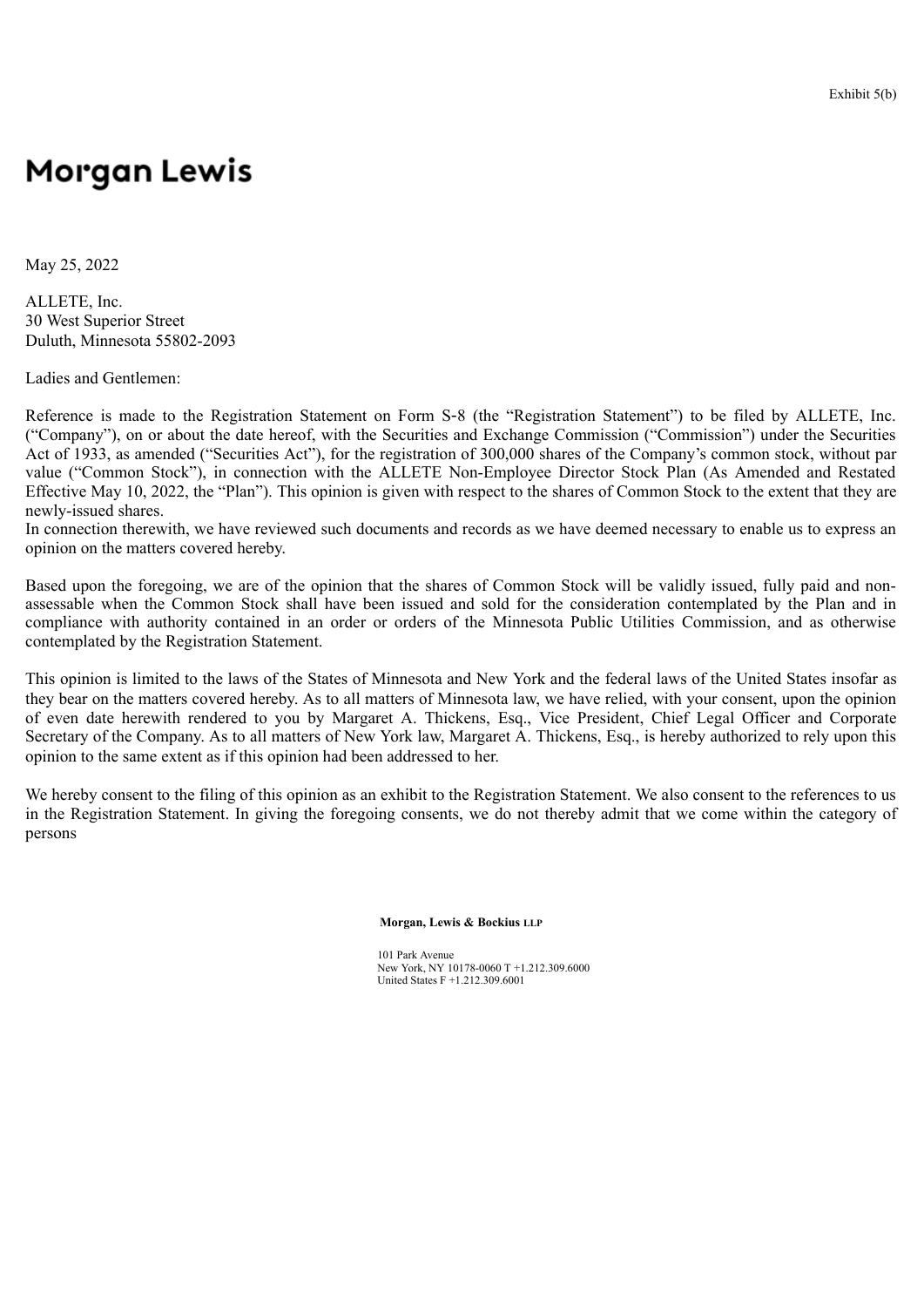ALLETE, Inc. May 25, 2022 Page 2

whose consent is required under Section 7 of the Securities Act or the rules and regulations of the Commission thereunder.

Very truly yours,

/s/ Morgan, Lewis & Bockius LLP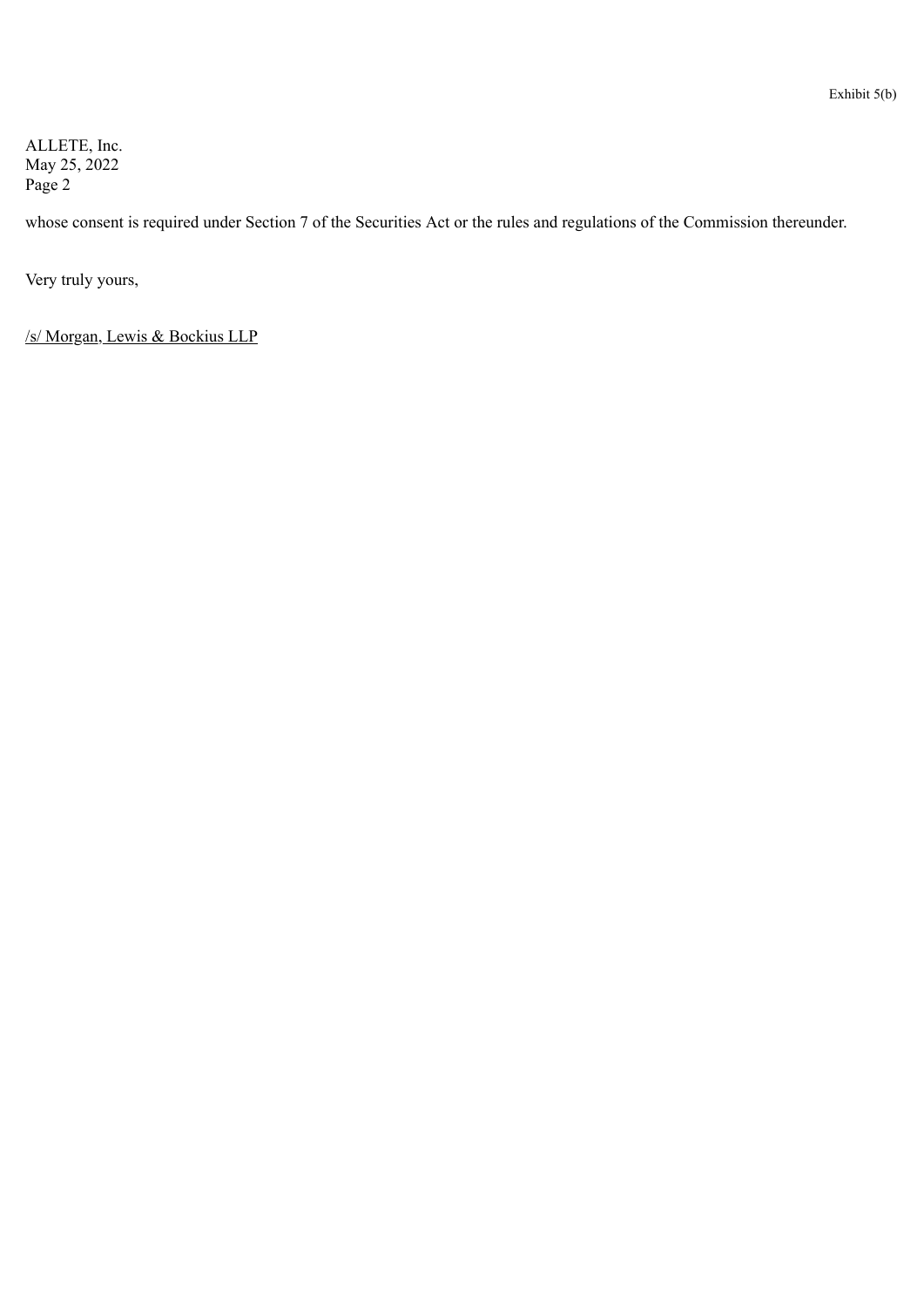### **CONSENT OF INDEPENDENT REGISTERED PUBLIC ACCOUNTING FIRM**

<span id="page-11-0"></span>We hereby consent to the incorporation by reference in this Registration Statement on Form S-8 of ALLETE, Inc. of our report dated February 16, 2022 relating to the financial statements, financial statement schedule and the effectiveness of internal control over financial reporting, which appears in ALLETE, Inc.'s Annual Report on Form 10-K for the year ended December 31, 2021.

/s/ PricewaterhouseCoopers LLP

Minneapolis, Minnesota May 25, 2022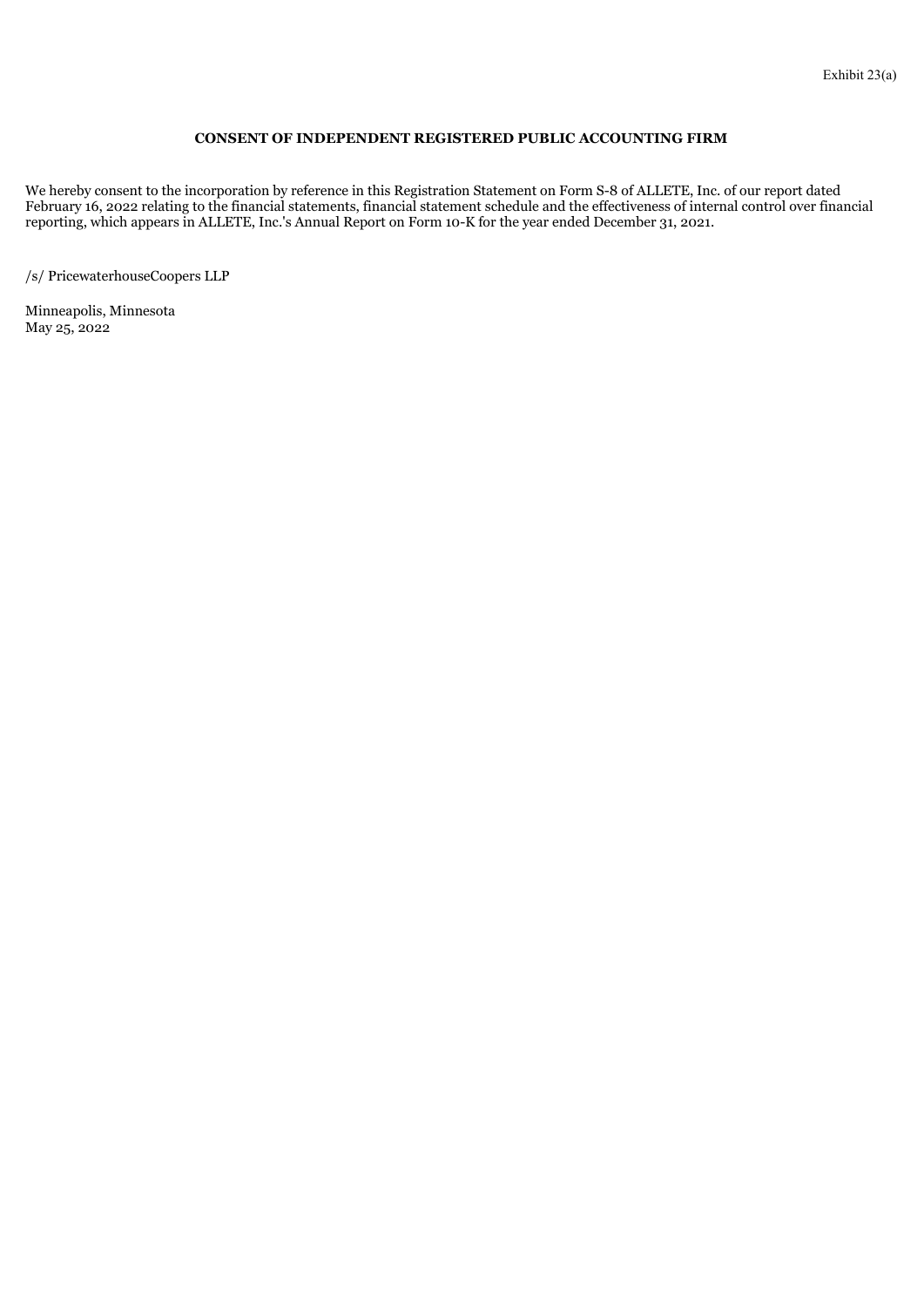# <span id="page-12-0"></span>**ALLETE NON-EMPLOYEE DIRECTOR STOCK PLAN**

**(As Amended and Restated Effective May 10, 2022)**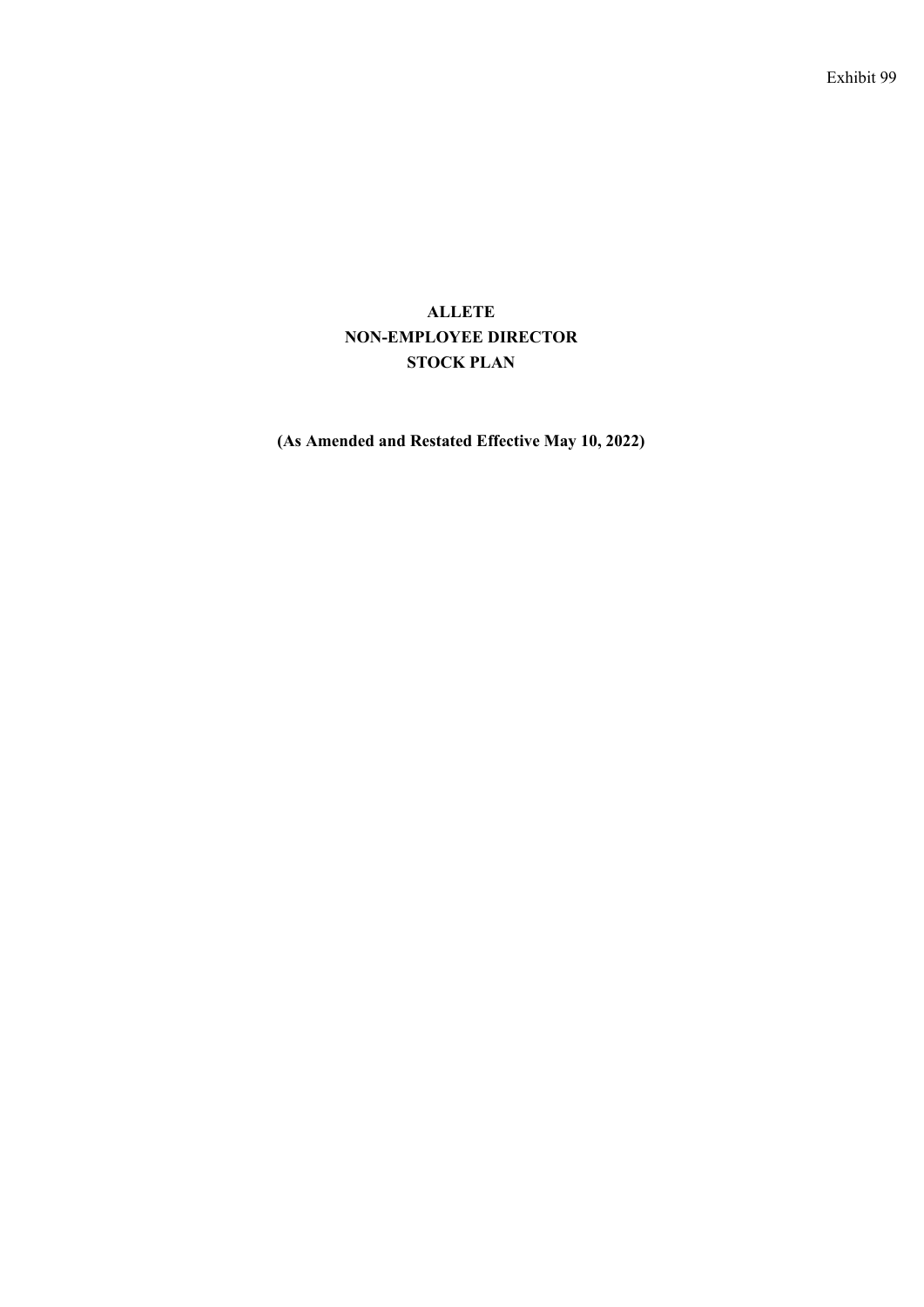# **ALLETE NON-EMPLOYEE DIRECTOR STOCK PLAN (As Amended and Restated Effective May 10, 2022)**

## **Article 1 Establishment and Purpose**

This document includes the terms of the ALLETE Non-Employee Director Stock Plan (the "Plan"), the purpose of which is to provide ownership of the Company's common stock to non-employee members of its Board of Directors in order to improve the Company's ability to attract and retain highly qualified individuals to serve as Directors and to strengthen the commonality of interest between Directors and Company shareholders. The Plan, first established effective May 9, 1995, was amended as follows: effective September 1, 2000, the Plan was amended to reflect the Company's name change; effective January 1, 2002, January 1, 2003, February 15, 2007, May 1, 2009, May 1, 2010 and October 1, 2010, respectively, the Plan was amended to reflect changes in Director compensation; effective July 20, 2004, the Plan was amended to provide for tax withholding; effective May 1, 2009, the Plan was amended to permit Directors to defer their Annual Retainer awarded pursuant to the Plan under the ALLETE Amended and Restated Non-Employee Director Compensation Deferral Plan II; and effective May 15, 2013, the Plan was amended to increase the number of shares authorized for issuance under this Plan. The Company now further amends and restates the Plan, effective May 10, 2022, to increase by 300,000 the number of shares authorized for issuance under this Plan, and to make other conforming amendments. Capitalized terms, unless otherwise defined herein, shall have the meaning provided in Article 10 of the Plan.

# **Article 2 Administration**

2.1 **Administrator**. The Executive Compensation Committee of the Board (the "Administrator") shall administer the Plan. Notwithstanding the foregoing, the Administrator may delegate any of its duties to such other person or persons from time to time as it may designate. Members of the Executive Compensation Committee may participate in the Plan; however, any Director serving on the Executive Compensation Committee shall not vote or act on any matter relating solely to himself or herself.

2.2 **Duties.** The Administrator has the authority to construe and interpret all provisions of the Plan, to resolve any ambiguities, to adopt rules and practices concerning the administration of the Plan, to make any determinations and calculations necessary or appropriate hereunder, and to remedy any errors, inconsistencies or omissions. The Company shall pay all expenses and liabilities incurred in connection with Plan administration.

2.3 **Agents.** The Administrator may engage the services of accountants, attorneys, actuaries, investment consultants, and such other professional personnel as are deemed necessary or advisable to assist in fulfilling the Administrator's responsibilities. The Administrator, the Company and the Board may rely upon the advice, opinions or valuations of any such persons.

2.4 **Binding Effect of Decisions.** The decision or action of the Administrator with respect to any question arising out of or in connection with the administration, interpretation and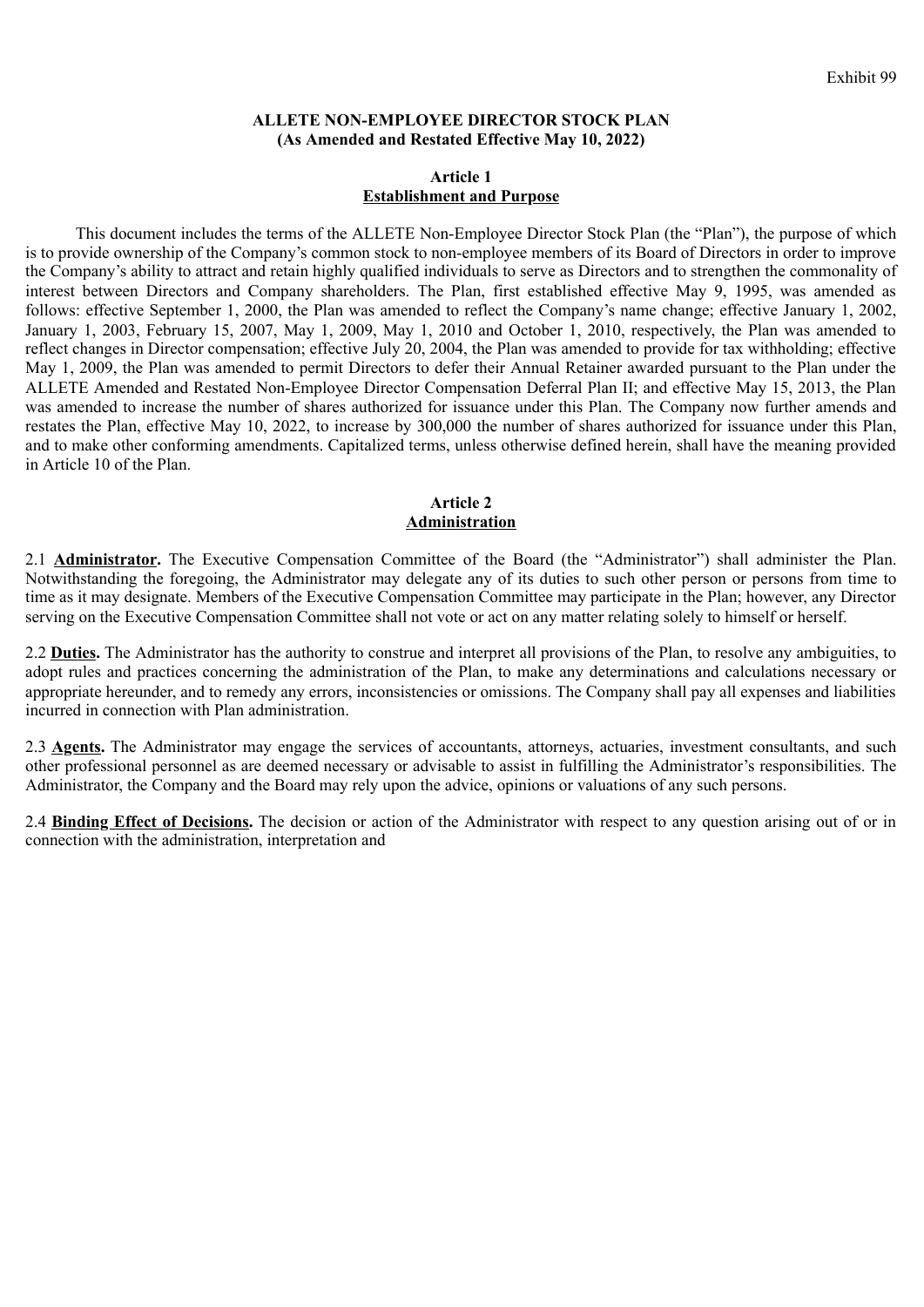application of the Plan and the rules and regulations promulgated hereunder shall be final, conclusive and binding upon all persons having any interest in the Plan. Neither the Administrator, its delegates, nor the Board shall be personally liable for any good faith action, determination or interpretation with respect to the Plan, and each shall be fully protected by the Company in respect of any such action, determination or interpretation.

2.5 **Company Information**. To enable the Administrator to perform its duties, the Company shall supply full and timely information to the Administrator on all matters relating to the Annual Retainer, the Directors and such other pertinent information as the Administrator may reasonably require.

# **Article 3 Common Stock Subject to the Plan**

Subject to Article 6 of the Plan, the maximum aggregate number of shares of Common Stock available for issuance under the Plan is 310,700 shares. The Common Stock to be delivered under the Plan may be made available from authorized but unissued shares of Common Stock or shares of Common Stock purchased on the open market.

## **Article 4 Determination of Annual Retainer and Stock Payments**

4.1. The Board shall determine the Annual Retainer payable to each Director. Unless otherwise specified by the Board, the Annual Retainer, once established, will remain in effect until the Board changes it.

4.2 Each Director shall receive a Stock Payment for services rendered during the Service Period on the first business day of June or as soon as practicable following that date. The number of shares shall be calculated by dividing the amount of the Stock Payment by the fair market value of a share of Common Stock, which for this purpose means the average New York Stock Exchange closing price for the last five (5) days up to and including the date that is ten (10) calendar days prior to June 1 of the Service Period (or on the first business day thereafter if June 1 is not a business day). To the extent the Director has not elected to defer any or all of the Stock Payment pursuant to the ALLETE Amended and Restated Non-Employee Director Compensation Deferral Plan II, or any successor deferral plan or arrangement established by the Company for such purpose, the Company shall either issue shares or cause the appropriate number of shares of Common Stock to be purchased in the market and delivered to the Director or, at the Company's election, to the Director's Invest Direct account or to the Director's account in such successor dividend reinvestment plan as the Company may establish. Fractional shares may be paid in cash. Directors who join the Board during a Service Period after the first business day in June will receive their Stock Payment, valued using the same general methodology described above and prorated to reflect the number of months included in the Director's initial Service Period, as soon as practicable after the first business day following the effective date of their election or appointment to the Board.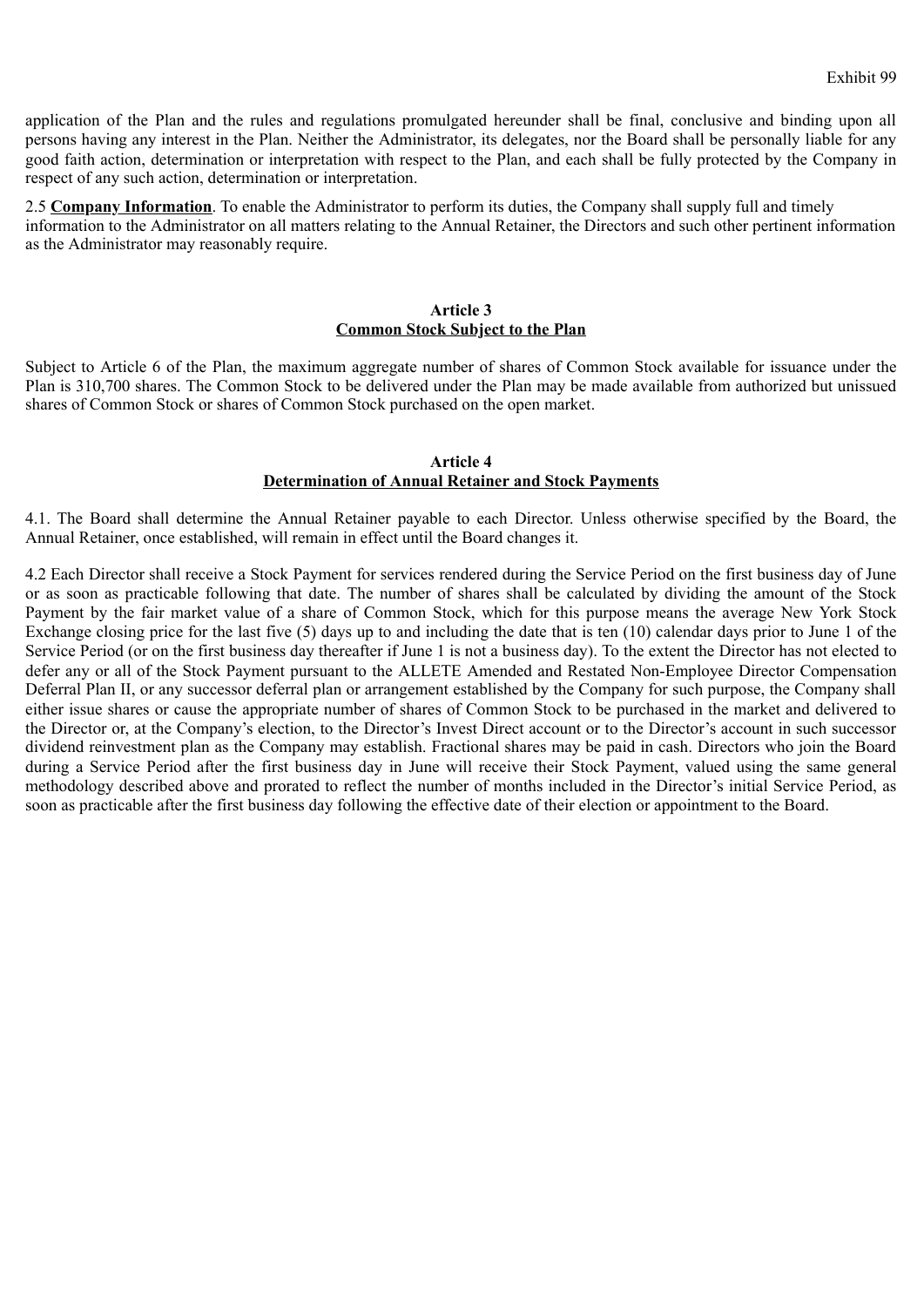4.3 Any Director may decline a Stock Payment for any Plan Year, provided, however, that no cash compensation shall be paid in lieu thereof. Any Director who declines a Stock Payment must do so in writing prior to the performance of any services as a Director for the Plan Year to which such Stock Payment relates.

4.4 No Director shall be required to forfeit or otherwise return any shares of Common Stock issued as a Stock Payment pursuant to the Plan (including any shares of Common Stock received as a result of an election under Article 5 of the Plan) notwithstanding any change in status of such Director that renders him or her ineligible to continue as a Director in the Plan.

4.5 The cash portion of the Annual Retainer for such Plan Year shall be paid to Directors at such times and in such manner as may be determined by the Board of Directors and, in any event, on or before March 15<sup>th</sup> of the year following the Plan Year, unless the Director has elected to defer some or all of the cash portion of the Annual Retainer pursuant to the ALLETE Amended and Restated Non-Employee Director Compensation Deferral Plan II.

4.6 Any portion of the Annual Retainer that a Director elects to defer pursuant to the ALLETE Amended and Restated Non-Employee Director Compensation Deferral Plan II shall be considered a deferral under that plan and not this Plan.

# **Article 5 Election to Increase Amount of Stock Payment in Lieu of Cash Portion of Annual Retainer**

5.1 **Annual Election**. Each Plan Year, a Director may make a written election to reduce the cash portion of the Annual Retainer and have such amount applied to purchase additional shares of Common Stock. The election shall be made on a form provided by the Administrator and must be returned to the Administrator. An election becomes irrevocable no later than the date specified by the Administrator, but in any event before the beginning of the Plan Year to which the election relates. A Director's election will become effective only if the forms required by the Administrator have been properly completed and signed by the Director, timely delivered to, and accepted by, the Administrator. The election form shall state the percentage or amount by which the Director desires to reduce the cash portion of the Annual Retainer, which shall be applied toward the purchase of Common Stock to be delivered on the same date that the Stock Payment is made, provided, however, that no fractional shares may be purchased. Cash in lieu of any fractional share may be paid to the Director. No Director shall be allowed to change or revoke any election for the then current year.

5.2 **Initial Election**. A Director who first becomes eligible to participate in the Plan during a Plan Year may elect to reduce the cash portion of the Annual Retainer and have such amount applied to purchase additional shares of Common Stock by filing a signed election form with the Administrator no later than 30 days after the Director first becomes eligible to participate in the Plan. The election shall become irrevocable with respect to the Service Period covered by the election on the earlier of the 30th day following the date on which the Director first becomes eligible to participate in the Plan or the date on which payment is made to the Director.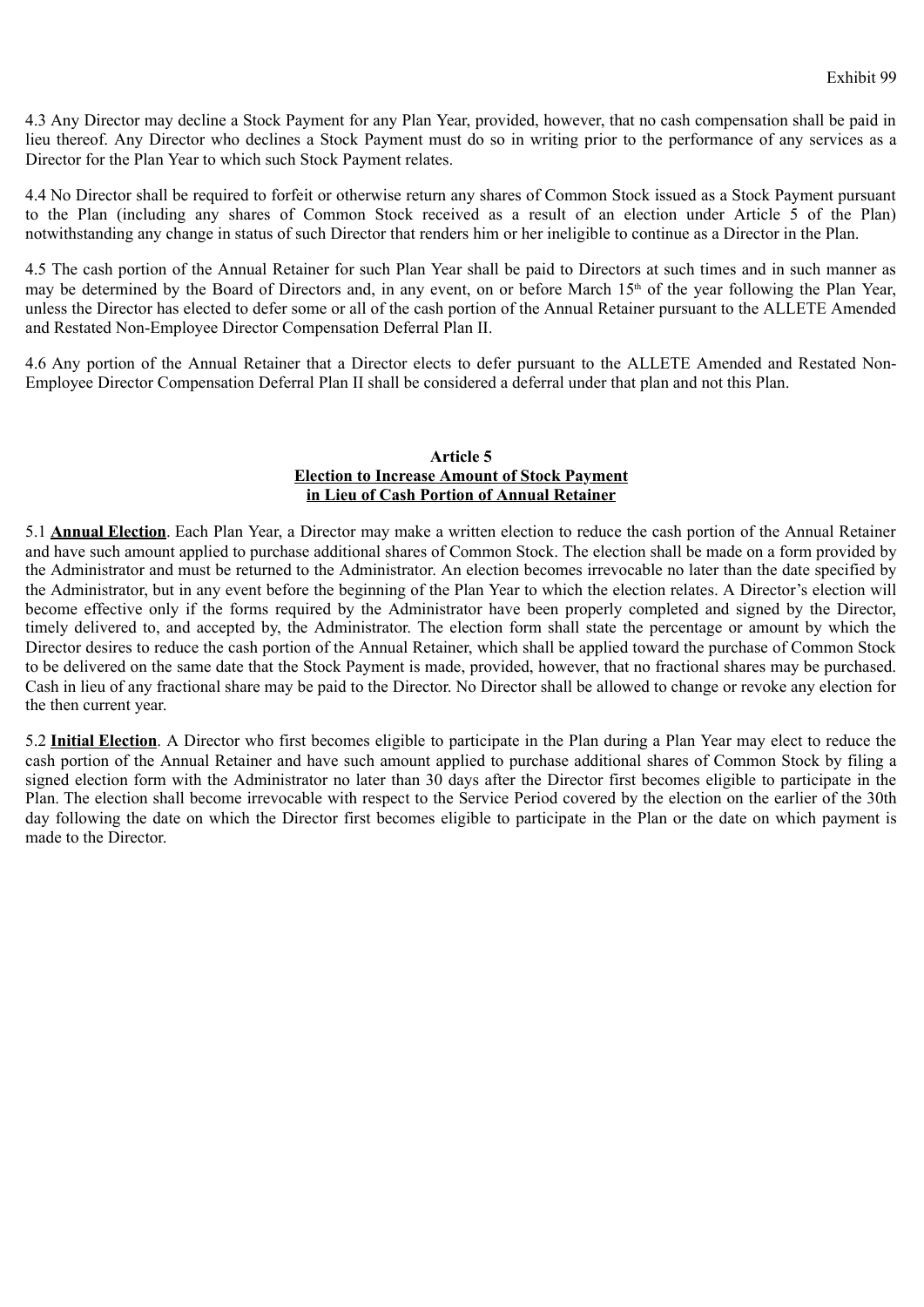## **Article 6 Adjustment for Changes in Capitalization**

If the outstanding shares of Common Stock of the Company are increased, decreased, or exchanged for a different number or kind of shares or other securities, or if additional shares or new or different shares or other securities are distributed with respect to such shares of Common Stock or other securities, through merger, consolidation, sale of all or substantially all of the property of the Company, reorganization or recapitalization, reclassification, stock dividend, stock split, reverse stock split, combinations of shares, rights offering, distribution of assets or other distribution with respect to such shares of Common Stock or other securities or other change in the corporate structure or shares of Common Stock, the number of shares to be granted annually, the maximum number of shares and the kind of shares that may be issued under the Plan shall be appropriately adjusted by the Administrator. Any determination by the Administrator as to any such adjustment will be final, binding, and conclusive.

The maximum number of shares issuable under the Plan as a result of any such adjustment shall be rounded down to the nearest whole share.

### **Article 7 Amendment or Termination of Plan**

The Board will have the power, in its discretion, to amend, suspend or terminate the Plan at any time.

# **Article 8 Duration of the Plan**

Subject to the right of the Board to terminate the Plan pursuant to Article 7 of the Plan, the Plan shall remain in effect until all shares subject to the Plan have been purchased or acquired according to the Plan's provisions.

# **Article 9 Miscellaneous Provisions**

9.1 **Continuation of Directors in Same Status**. Nothing in the Plan or any action taken pursuant to the Plan shall be construed as creating or constituting evidence of any agreement or understanding, express or implied, that the Company will retain a Director as a Director or in any other capacity for any period of time or at a particular retainer or other rate of compensation, as conferring upon any Director any legal or other right to continue as a Director or in any other capacity, or as limiting, interfering with or otherwise affecting the right of the Company to terminate Directors in their capacity as a Director or otherwise at any time for any reason, with or without cause, and without regard to the effect that such termination might have upon him or her as a participant under the Plan.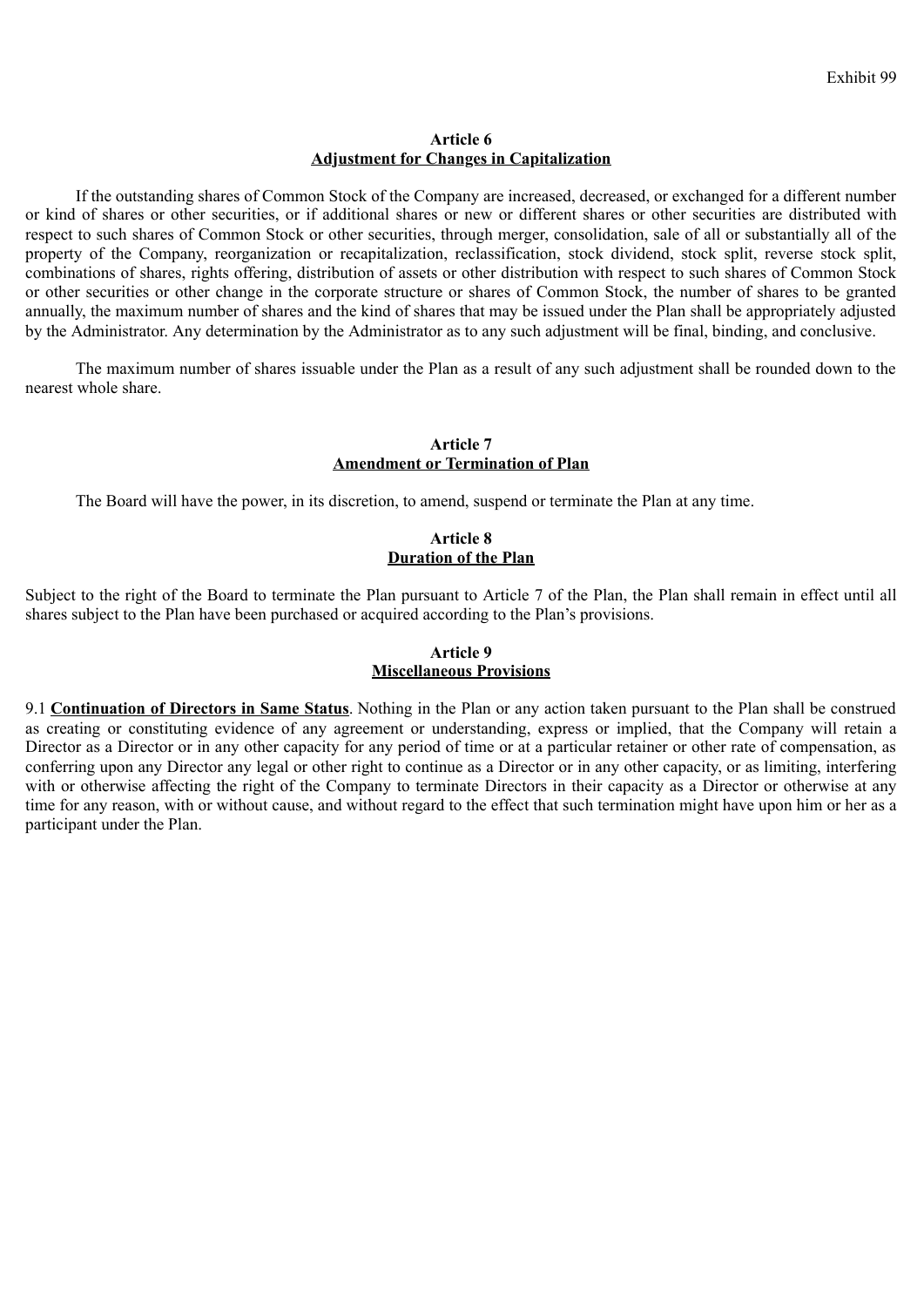9.2 **Compliance with Government Regulation**. Neither the Plan nor the Company shall be obligated to issue any shares of Common Stock pursuant to the Plan at any time unless and until all applicable requirements imposed by any federal and state securities and other laws, rules and regulations, by any regulatory agencies or by any stock exchanges upon which the Common Stock may be listed have been fully met. As a condition precedent to any issuance of shares of Common Stock, the Board or the Administrator may require a Director to take any such action and to make any such covenants, agreements and representations as the Board or the Administrator, as the case may be, in its discretion deems necessary or advisable to ensure compliance with such requirements. The Company shall in no event be obligated to register the shares of Common Stock deliverable under the Plan pursuant to the Securities Act of 1933, as amended, or to qualify or register such shares under any securities laws of any state upon their issuance under the Plan or at any time thereafter, or to take any other action in order to cause the issuance and delivery of such shares under the Plan or any subsequent offer, sale, or other transfer of such shares to comply with any such law, regulation, or requirement. Directors are responsible for complying with all applicable federal and state securities and other laws, rules, and regulations in connection with any offer, sale, or other transfer of the shares of Common Stock issued under the Plan or any interest therein including, without limitation, compliance with the registration requirements of the Securities Act of 1933 as amended (unless an exemption therefrom is available) or with the provisions of Rule 144 promulgated thereunder, if applicable, or any successor provisions. Certificates for shares of Common Stock may be legended as the Administrator shall deem appropriate.

9.3 **Non-transferability of Rights**. No Director shall have the right to assign the right to receive any Stock Payment or any other right or interest under the Plan, contingent or otherwise, or to cause or permit any encumbrance, pledge, or charge of any nature to be imposed on any such Stock Payment (prior to the delivery of such Stock Payment) or any such right or interest.

9.4 **Severability**. In the event that any provision of the Plan is held invalid, void, or unenforceable, the same shall not affect, in any respect whatsoever, the validity of any other provision of the Plan.

9.5 **Governing Law**. To the extent not preempted by federal law, the Plan shall be governed by the laws of the state of Minnesota.

9.6 **Tax Withholding**. The Company is authorized to withhold from the Annual Retainer including from the Stock Payment, amounts of withholding and other taxes due in connection with such payment by the Company and to take such other action as the Company may deem advisable to enable the Company or Director to satisfy obligations relating to the payment of any Annual Retainer.

9.7 **Section 409A**. All payments pursuant to this Plan are intended to comply with the "short term deferral" exception from Section 409A of the Internal Revenue Code ("Section 409A"), specified in Treas. Reg. § 1.409A-1(b)(4) (or any successor provision), and shall, to the maximum extent possible, be interpreted and administered in a manner consistent with that intention. This Plan does not contemplate payment of any deferred compensation. To the extent that any Director elects to defer payment of any Plan payments, those deferrals shall be treated in the manner described in Plan Section 4.6 of the Plan. Nevertheless, to the extent that any Plan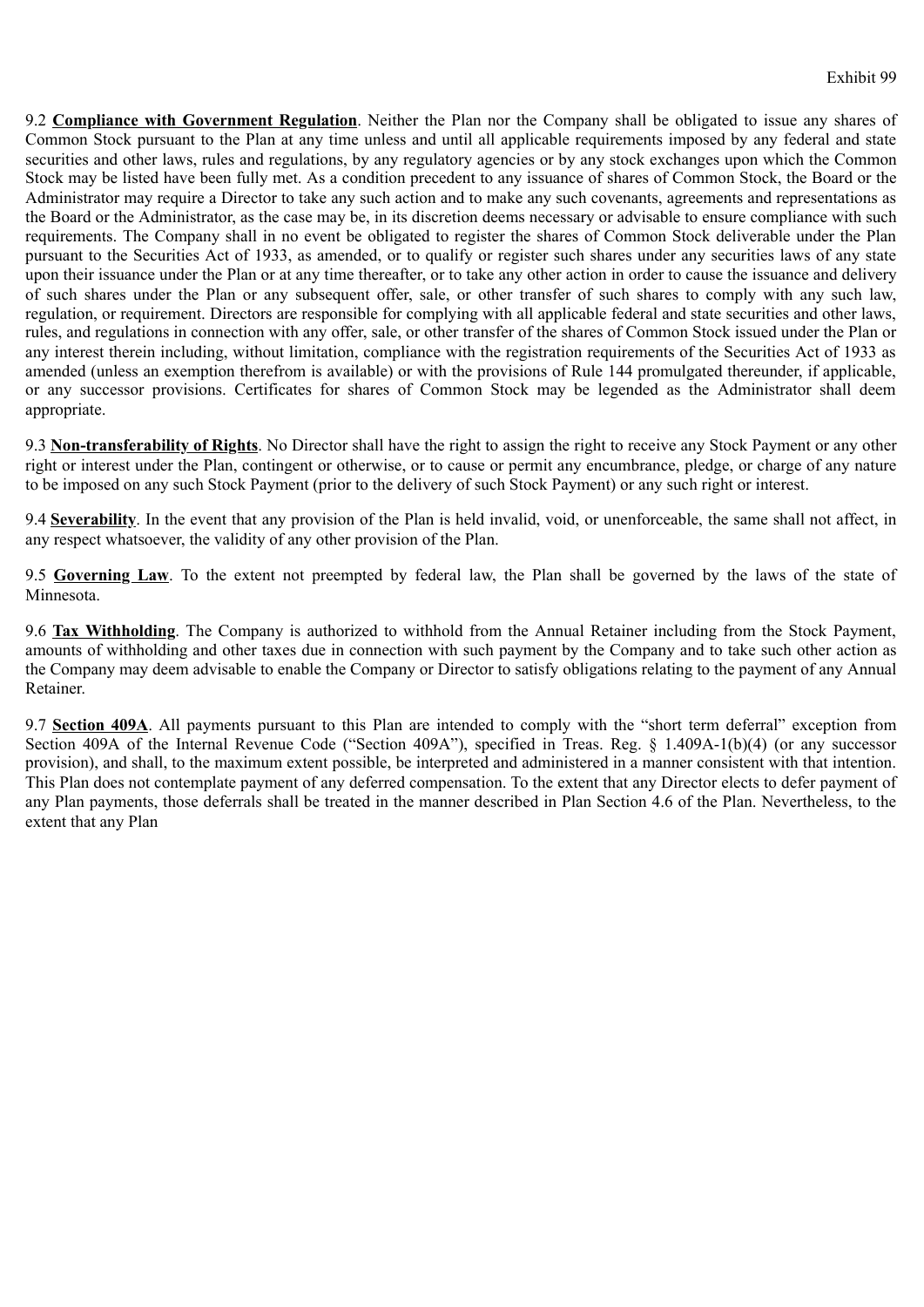payments become subject to Section 409A, the Plan shall, to the maximum extent possible, be interpreted and administered in a manner that complies with Section 409A, and each individual installment payment of compensation under this Plan shall be treated as a separate payment of compensation for purposes of applying Section 409A.

# **Article 10 Definitions**

When used herein, the following terms shall have the respective meanings set forth below:

10.1 "Administrator" is defined in Section 2.1 of the Plan.

10.2 "Annual Retainer" means the annual retainer payable by the Company to Directors (excluding any expense reimbursements).

10.3 "Board" or "Board of Directors" means the Board of Directors of the Company.

10.4 "Common Stock" means the common stock, no par value, of the Company.

10.5 "Company" means ALLETE, Inc., f/k/a Minnesota Power, Inc. and f/k/a Minnesota Power & Light Company, a Minnesota corporation, and any successor corporation.

10.6 "Director" means any person who is elected or appointed to the Board of Directors of the Company and who is not an Employee.

10.7 "Employee" means any officer or other common law employee of the Company or of any Subsidiary.

10.8 "Exchange Act" means the Securities Exchange Act of 1934, as amended.

10.9 "Invest Direct" means the ALLETE Direct Stock Purchase and Dividend Reinvestment Plan or any successor dividend reinvestment plan as the Company may establish.

10.10 "Plan Year" means the calendar year.

10.11 "Service Period" means, with respect to the Annual Cash Retainer, a Plan Year, and with respect to the Annual Stock Retainer, the 12-month period beginning on June 1 of each Plan Year or, with respect to a Director who first becomes eligible to participate in the Plan after June 1 of a Plan Year, such lesser period beginning on the date the Director joins the Board and ending on the following May 31.

10.12 "Stock Payment" means that portion of the Annual Retainer to be paid to Directors in shares of Common Stock rather than cash for services rendered as a Director of the Company, as provided in Article 4 of the Plan, including that portion of the Stock Payment resulting from any election specified in Article 5 of the Plan.

10.13 "Subsidiary" means any corporation that is a "subsidiary corporation" of the Company, as that term is defined in Section 424(f) of the Internal Revenue Code of 1986, as amended.